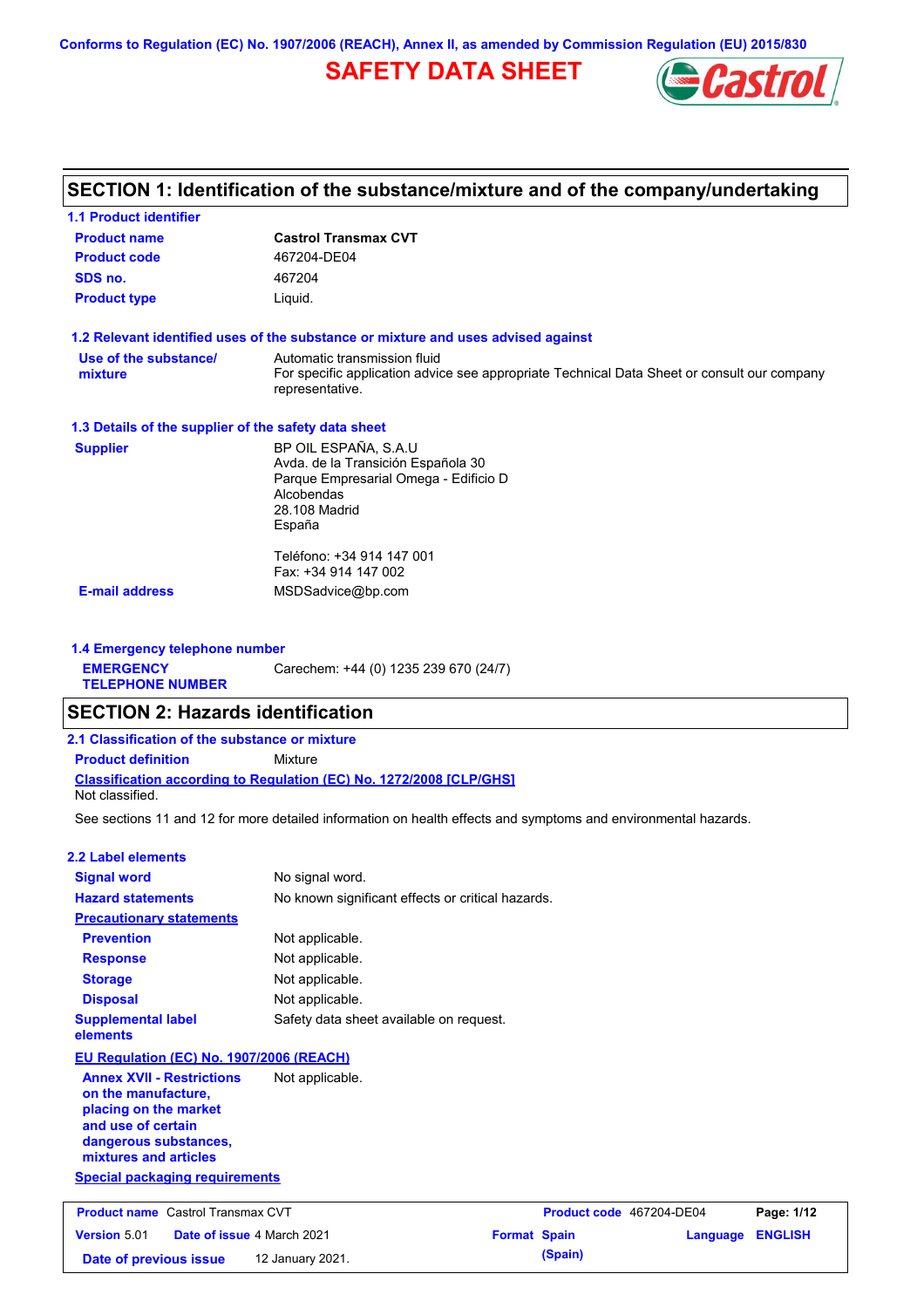## **SECTION 2: Hazards identification**

| <b>Containers to be fitted</b><br>with child-resistant<br>fastenings                                                     | Not applicable.                                                                                               |
|--------------------------------------------------------------------------------------------------------------------------|---------------------------------------------------------------------------------------------------------------|
| <b>Tactile warning of danger</b>                                                                                         | Not applicable.                                                                                               |
| 2.3 Other hazards                                                                                                        |                                                                                                               |
| <b>Results of PBT and vPvB</b><br>assessment                                                                             | Product does not meet the criteria for PBT or vPvB according to Regulation (EC) No. 1907/2006,<br>Annex XIII. |
| <b>Product meets the criteria</b><br>for PBT or vPvB according<br>to Regulation (EC) No.<br><b>1907/2006, Annex XIII</b> | This mixture does not contain any substances that are assessed to be a PBT or a vPvB.                         |
| Other hazards which do<br>not result in classification                                                                   | Defatting to the skin.                                                                                        |

## **SECTION 3: Composition/information on ingredients**

| Highly refined base oil (IP 346 DMSO extract < 3%). Proprietary performance additives.                                                                                                                                                                                  |                                                                                                |               |                                               |             |
|-------------------------------------------------------------------------------------------------------------------------------------------------------------------------------------------------------------------------------------------------------------------------|------------------------------------------------------------------------------------------------|---------------|-----------------------------------------------|-------------|
| <b>Product/ingredient</b><br>name                                                                                                                                                                                                                                       | <b>Identifiers</b>                                                                             | $\frac{9}{6}$ | <b>Regulation (EC) No.</b><br>1272/2008 [CLP] | <b>Type</b> |
| Distillates (petroleum), hydrotreated<br>light paraffinic                                                                                                                                                                                                               | REACH #: 01-2119487077-29 ≥25 - ≤50<br>EC: 265-158-7<br>CAS: 64742-55-8<br>Index: 649-468-00-3 |               | Asp. Tox. 1, H304                             | [1] [2]     |
| Distillates (petroleum), hydrotreated<br>heavy paraffinic                                                                                                                                                                                                               | REACH #: 01-2119484627-25 ≥25 - ≤50<br>EC: 265-157-1<br>CAS: 64742-54-7<br>Index: 649-467-00-8 |               | Not classified.                               | $[2]$       |
| 2-Propenoic acid, 2-methyl-, butyl<br>ester, polymer with N-[3-<br>(dimethylamino)propyl]-2-methyl-<br>2-propenamide, dodecyl 2-methyl-<br>2-propenoate, eicosyl 2-methyl-<br>2-propenoate, hexadecyl 2-methyl-<br>2-propenoate and octadecyl 2-methyl-<br>2-propenoate | CAS: 176487-46-0                                                                               | 10            | Eye Irrit. 2, H319                            | $[1]$       |
| Lubricating oils (petroleum), C15-30,<br>hydrotreated neutral oil-based                                                                                                                                                                                                 | REACH #: 01-2119474878-16 ≤3<br>EC: 276-737-9<br>CAS: 72623-86-0<br>Index: 649-482-00-X        |               | Asp. Tox. 1, H304                             | [1] [2]     |
| Distillates (petroleum), hydrotreated<br>light paraffinic                                                                                                                                                                                                               | REACH #: 01-2119487077-29<br>EC: 265-158-7<br>CAS: 64742-55-8<br>Index: 649-468-00-3           | ≲3            | Not classified.                               | $[2]$       |

**See Section 16 for the full text of the H statements declared above.**

Type

[1] Substance classified with a health or environmental hazard

[2] Substance with a workplace exposure limit

[3] Substance meets the criteria for PBT according to Regulation (EC) No. 1907/2006, Annex XIII

[4] Substance meets the criteria for vPvB according to Regulation (EC) No. 1907/2006, Annex XIII

[5] Substance of equivalent concern

[6] Additional disclosure due to company policy

Occupational exposure limits, if available, are listed in Section 8.

| <b>Product name</b> Castrol Transmax CVT |  |                                   | <b>Product code</b> 467204-DE04 |         | Page: 2/12       |  |
|------------------------------------------|--|-----------------------------------|---------------------------------|---------|------------------|--|
| <b>Version</b> 5.01                      |  | <b>Date of issue 4 March 2021</b> | <b>Format Spain</b>             |         | Language ENGLISH |  |
| Date of previous issue                   |  | 12 January 2021.                  |                                 | (Spain) |                  |  |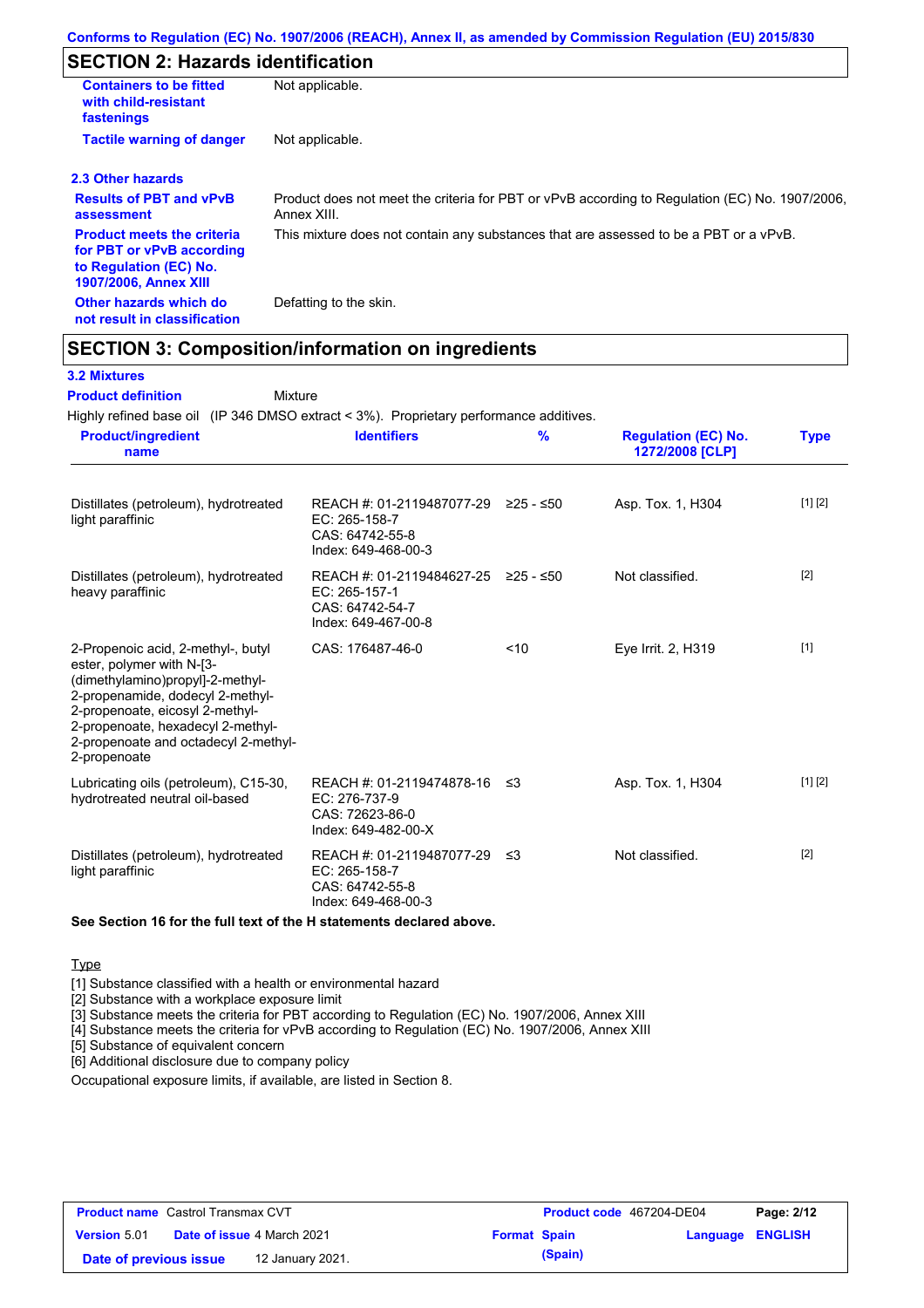#### **SECTION 4: First aid measures**

#### Do not induce vomiting unless directed to do so by medical personnel. Get medical attention if symptoms occur. In case of contact, immediately flush eyes with plenty of water for at least 15 minutes. Eyelids should be held away from the eyeball to ensure thorough rinsing. Check for and remove any contact lenses. Get medical attention. **4.1 Description of first aid measures** If inhaled, remove to fresh air. In case of inhalation of decomposition products in a fire, symptoms may be delayed. The exposed person may need to be kept under medical surveillance for 48 hours. Get medical attention if symptoms occur. **Ingestion Inhalation Eye contact Protection of first-aiders** No action shall be taken involving any personal risk or without suitable training. It may be dangerous to the person providing aid to give mouth-to-mouth resuscitation. **Skin contact** Wash skin thoroughly with soap and water or use recognised skin cleanser. Remove contaminated clothing and shoes. Wash clothing before reuse. Clean shoes thoroughly before reuse. Get medical attention if irritation develops.

#### **4.2 Most important symptoms and effects, both acute and delayed**

|                                       | See Section 11 for more detailed information on health effects and symptoms.                                        |
|---------------------------------------|---------------------------------------------------------------------------------------------------------------------|
| <b>Potential acute health effects</b> |                                                                                                                     |
| <b>Inhalation</b>                     | Exposure to decomposition products may cause a health hazard. Serious effects may be<br>delayed following exposure. |
| <b>Ingestion</b>                      | No known significant effects or critical hazards.                                                                   |
| <b>Skin contact</b>                   | Defatting to the skin. May cause skin dryness and irritation.                                                       |
| Eye contact                           | No known significant effects or critical hazards.                                                                   |
|                                       | Delayed and immediate effects as well as chronic effects from short and long-term exposure                          |
| <b>Inhalation</b>                     | Overexposure to the inhalation of airborne droplets or aerosols may cause irritation of the<br>respiratory tract.   |
| <b>Ingestion</b>                      | Ingestion of large quantities may cause nausea and diarrhoea.                                                       |
| <b>Skin contact</b>                   | Prolonged or repeated contact can defat the skin and lead to irritation and/or dermatitis.                          |
| <b>Eye contact</b>                    | Potential risk of transient stinging or redness if accidental eye contact occurs.                                   |

#### **4.3 Indication of any immediate medical attention and special treatment needed**

| <b>Notes to physician</b> | Treatment should in general be symptomatic and directed to relieving any effects.   |
|---------------------------|-------------------------------------------------------------------------------------|
|                           | In case of inhalation of decomposition products in a fire, symptoms may be delayed. |
|                           | The exposed person may need to be kept under medical surveillance for 48 hours.     |
|                           |                                                                                     |

### **SECTION 5: Firefighting measures**

| 5.1 Extinguishing media                                   |                                                                                                                                                                                                                                                                                                                                                                   |
|-----------------------------------------------------------|-------------------------------------------------------------------------------------------------------------------------------------------------------------------------------------------------------------------------------------------------------------------------------------------------------------------------------------------------------------------|
| <b>Suitable extinguishing</b><br>media                    | In case of fire, use foam, dry chemical or carbon dioxide extinguisher or spray.                                                                                                                                                                                                                                                                                  |
| <b>Unsuitable extinguishing</b><br>media                  | Do not use water jet. The use of a water jet may cause the fire to spread by splashing the<br>burning product.                                                                                                                                                                                                                                                    |
| 5.2 Special hazards arising from the substance or mixture |                                                                                                                                                                                                                                                                                                                                                                   |
| <b>Hazards from the</b><br>substance or mixture           | In a fire or if heated, a pressure increase will occur and the container may burst.                                                                                                                                                                                                                                                                               |
| <b>Hazardous combustion</b><br>products                   | Combustion products may include the following:<br>carbon oxides (CO, CO2) (carbon monoxide, carbon dioxide)<br>nitrogen oxides (NO, $NQ_2$ etc.)                                                                                                                                                                                                                  |
| 5.3 Advice for firefighters                               |                                                                                                                                                                                                                                                                                                                                                                   |
| <b>Special precautions for</b><br>fire-fighters           | No action shall be taken involving any personal risk or without suitable training. Promptly<br>isolate the scene by removing all persons from the vicinity of the incident if there is a fire.                                                                                                                                                                    |
| <b>Special protective</b><br>equipment for fire-fighters  | Fire-fighters should wear appropriate protective equipment and self-contained breathing<br>apparatus (SCBA) with a full face-piece operated in positive pressure mode. Clothing for fire-<br>fighters (including helmets, protective boots and gloves) conforming to European standard EN<br>469 will provide a basic level of protection for chemical incidents. |
|                                                           |                                                                                                                                                                                                                                                                                                                                                                   |

| <b>Product name</b> Castrol Transmax CVT |  | <b>Product code</b> 467204-DE04   |                     | Page: 3/12 |                  |  |
|------------------------------------------|--|-----------------------------------|---------------------|------------|------------------|--|
| <b>Version 5.01</b>                      |  | <b>Date of issue 4 March 2021</b> | <b>Format Spain</b> |            | Language ENGLISH |  |
| Date of previous issue                   |  | 12 January 2021.                  |                     | (Spain)    |                  |  |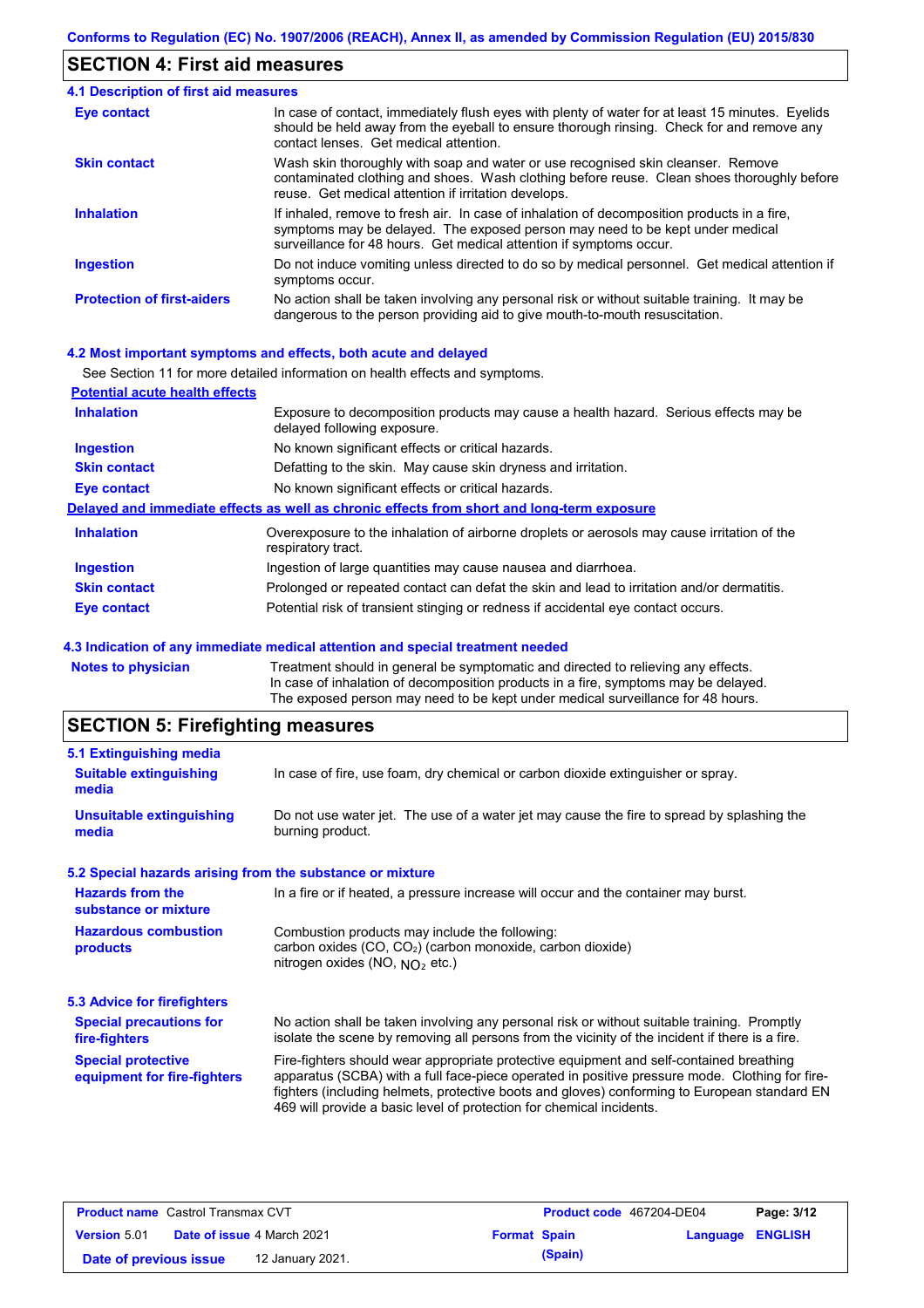## **SECTION 6: Accidental release measures**

|                                                          | 6.1 Personal precautions, protective equipment and emergency procedures                                                                                                                                                                                                                                                                                                                        |
|----------------------------------------------------------|------------------------------------------------------------------------------------------------------------------------------------------------------------------------------------------------------------------------------------------------------------------------------------------------------------------------------------------------------------------------------------------------|
| For non-emergency<br>personnel                           | No action shall be taken involving any personal risk or without suitable training. Evacuate<br>surrounding areas. Keep unnecessary and unprotected personnel from entering. Do not touch<br>or walk through spilt material. Floors may be slippery; use care to avoid falling. Put on<br>appropriate personal protective equipment.                                                            |
| For emergency responders                                 | Entry into a confined space or poorly ventilated area contaminated with vapour, mist or fume is<br>extremely hazardous without the correct respiratory protective equipment and a safe system of<br>work. Wear self-contained breathing apparatus. Wear a suitable chemical protective suit.<br>Chemical resistant boots. See also the information in "For non-emergency personnel".           |
| <b>6.2 Environmental</b><br>precautions                  | Avoid dispersal of spilt material and runoff and contact with soil, waterways, drains and sewers.<br>Inform the relevant authorities if the product has caused environmental pollution (sewers,<br>waterways, soil or air).                                                                                                                                                                    |
| 6.3 Methods and material for containment and cleaning up |                                                                                                                                                                                                                                                                                                                                                                                                |
| <b>Small spill</b>                                       | Stop leak if without risk. Move containers from spill area. Absorb with an inert material and<br>place in an appropriate waste disposal container. Dispose of via a licensed waste disposal<br>contractor.                                                                                                                                                                                     |
| <b>Large spill</b>                                       | Stop leak if without risk. Move containers from spill area. Prevent entry into sewers, water<br>courses, basements or confined areas. Contain and collect spillage with non-combustible,<br>absorbent material e.g. sand, earth, vermiculite or diatomaceous earth and place in container<br>for disposal according to local regulations. Dispose of via a licensed waste disposal contractor. |
| 6.4 Reference to other<br><b>sections</b>                | See Section 1 for emergency contact information.<br>See Section 5 for firefighting measures.<br>See Section 8 for information on appropriate personal protective equipment.<br>See Section 12 for environmental precautions.<br>See Section 13 for additional waste treatment information.                                                                                                     |

## **SECTION 7: Handling and storage**

## **7.1 Precautions for safe handling**

| <b>Protective measures</b>                                                           | Put on appropriate personal protective equipment.                                                                                                                                                                                                                                                                                                                                                                                                                                        |
|--------------------------------------------------------------------------------------|------------------------------------------------------------------------------------------------------------------------------------------------------------------------------------------------------------------------------------------------------------------------------------------------------------------------------------------------------------------------------------------------------------------------------------------------------------------------------------------|
| <b>Advice on general</b><br>occupational hygiene                                     | Eating, drinking and smoking should be prohibited in areas where this material is handled,<br>stored and processed. Wash thoroughly after handling. Remove contaminated clothing and<br>protective equipment before entering eating areas. See also Section 8 for additional<br>information on hygiene measures.                                                                                                                                                                         |
| <b>7.2 Conditions for safe</b><br>storage, including any<br><i>incompatibilities</i> | Store in accordance with local requlations. Store in a dry, cool and well-ventilated area, away<br>from incompatible materials (see Section 10). Keep away from heat and direct sunlight. Keep<br>container tightly closed and sealed until ready for use. Containers that have been opened must<br>be carefully resealed and kept upright to prevent leakage. Store and use only in equipment/<br>containers designed for use with this product. Do not store in unlabelled containers. |
| <b>Not suitable</b>                                                                  | Prolonged exposure to elevated temperature.                                                                                                                                                                                                                                                                                                                                                                                                                                              |
| 7.3 Specific end use(s)                                                              |                                                                                                                                                                                                                                                                                                                                                                                                                                                                                          |
| <b>Recommendations</b>                                                               | See section 1.2 and Exposure scenarios in annex, if applicable.                                                                                                                                                                                                                                                                                                                                                                                                                          |

## **SECTION 8: Exposure controls/personal protection**

## **8.1 Control parameters**

| <b>Occupational exposure limits</b>                                                             |                                                                                                                                                                                                                  |
|-------------------------------------------------------------------------------------------------|------------------------------------------------------------------------------------------------------------------------------------------------------------------------------------------------------------------|
| <b>Product/ingredient name</b>                                                                  | <b>Exposure limit values</b>                                                                                                                                                                                     |
| Distillates (petroleum), hydrotreated light paraffinic                                          | National institute of occupational safety and health (Spain).<br>TWA: 5 mg/m <sup>3</sup> 8 hours. Issued/Revised: 1/2008 Form: Mist<br>STEL: 10 mg/m <sup>3</sup> 15 minutes. Issued/Revised: 1/2008 Form: Mist |
| Distillates (petroleum), hydrotreated heavy paraffinic                                          | National institute of occupational safety and health (Spain).<br>TWA: 5 mg/m <sup>3</sup> 8 hours. Issued/Revised: 1/2008 Form: Mist<br>STEL: 10 mg/m <sup>3</sup> 15 minutes. Issued/Revised: 1/2008 Form: Mist |
| Lubricating oils (petroleum), C15-30, hydrotreated<br>neutral oil-based                         | National institute of occupational safety and health (Spain).<br>TWA: 5 mg/m <sup>3</sup> 8 hours. Issued/Revised: 1/2008 Form: Mist<br>STEL: 10 mg/m <sup>3</sup> 15 minutes. Issued/Revised: 1/2008 Form: Mist |
| Distillates (petroleum), hydrotreated light paraffinic                                          | National institute of occupational safety and health (Spain).                                                                                                                                                    |
| <b>Product name</b> Castrol Transmax CVT                                                        | <b>Product code</b> 467204-DE04<br>Page: 4/12                                                                                                                                                                    |
| Date of issue 4 March 2021<br><b>Version 5.01</b><br>12 January 2021.<br>Date of previous issue | <b>ENGLISH</b><br><b>Format Spain</b><br>Language<br>(Spain)                                                                                                                                                     |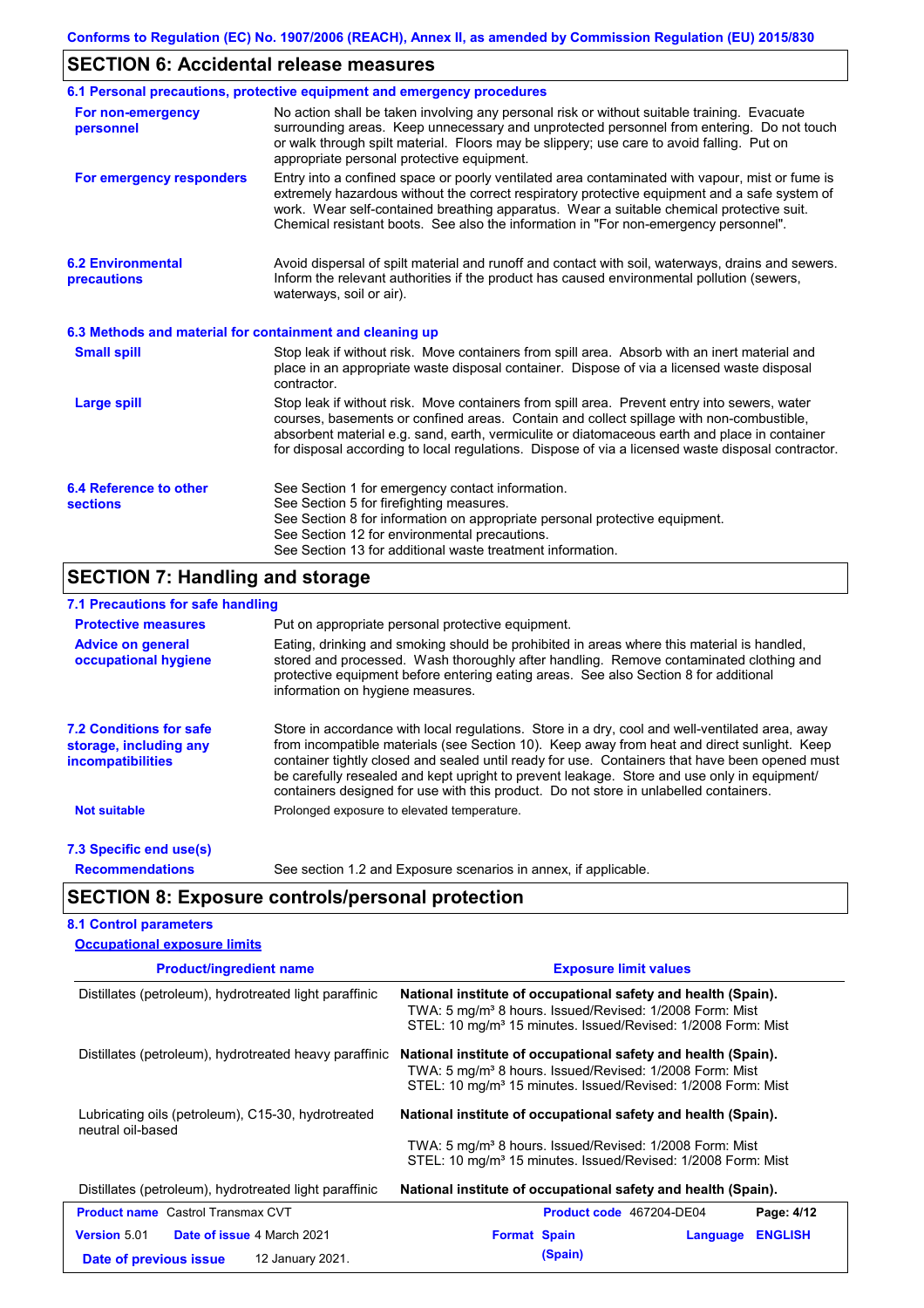## **SECTION 8: Exposure controls/personal protection**

TWA: 5 mg/m<sup>3</sup> 8 hours. Issued/Revised: 1/2008 Form: Mist STEL: 10 mg/m<sup>3</sup> 15 minutes. Issued/Revised: 1/2008 Form: Mist

Whilst specific OELs for certain components may be shown in this section, other components may be present in any mist, vapour or dust produced. Therefore, the specific OELs may not be applicable to the product as a whole and are provided for guidance only.

| guidance only.                                              |                                                                                                                                                                                                                                                                                                                                                                                                                                                                                                                                                                                                                                                                                                                                                                                                                                                                                                                                                                                                                            |
|-------------------------------------------------------------|----------------------------------------------------------------------------------------------------------------------------------------------------------------------------------------------------------------------------------------------------------------------------------------------------------------------------------------------------------------------------------------------------------------------------------------------------------------------------------------------------------------------------------------------------------------------------------------------------------------------------------------------------------------------------------------------------------------------------------------------------------------------------------------------------------------------------------------------------------------------------------------------------------------------------------------------------------------------------------------------------------------------------|
| <b>Recommended monitoring</b><br>procedures                 | If this product contains ingredients with exposure limits, personal, workplace atmosphere or<br>biological monitoring may be required to determine the effectiveness of the ventilation or other<br>control measures and/or the necessity to use respiratory protective equipment. Reference<br>should be made to monitoring standards, such as the following: European Standard EN 689<br>(Workplace atmospheres - Guidance for the assessment of exposure by inhalation to chemical<br>agents for comparison with limit values and measurement strategy) European Standard EN<br>14042 (Workplace atmospheres - Guide for the application and use of procedures for the<br>assessment of exposure to chemical and biological agents) European Standard EN 482<br>(Workplace atmospheres - General requirements for the performance of procedures for the<br>measurement of chemical agents) Reference to national guidance documents for methods for<br>the determination of hazardous substances will also be required. |
| <b>Derived No Effect Level</b><br>No DNELs/DMELs available. |                                                                                                                                                                                                                                                                                                                                                                                                                                                                                                                                                                                                                                                                                                                                                                                                                                                                                                                                                                                                                            |
| <b>Predicted No Effect Concentration</b>                    |                                                                                                                                                                                                                                                                                                                                                                                                                                                                                                                                                                                                                                                                                                                                                                                                                                                                                                                                                                                                                            |
| No PNECs available                                          |                                                                                                                                                                                                                                                                                                                                                                                                                                                                                                                                                                                                                                                                                                                                                                                                                                                                                                                                                                                                                            |
| <b>8.2 Exposure controls</b>                                |                                                                                                                                                                                                                                                                                                                                                                                                                                                                                                                                                                                                                                                                                                                                                                                                                                                                                                                                                                                                                            |
| <b>Appropriate engineering</b><br><b>controls</b>           | Provide exhaust ventilation or other engineering controls to keep the relevant airborne<br>concentrations below their respective occupational exposure limits.<br>All activities involving chemicals should be assessed for their risks to health, to ensure<br>exposures are adequately controlled. Personal protective equipment should only be considered<br>after other forms of control measures (e.g. engineering controls) have been suitably evaluated.<br>Personal protective equipment should conform to appropriate standards, be suitable for use, be<br>kept in good condition and properly maintained.<br>Your supplier of personal protective equipment should be consulted for advice on selection and<br>appropriate standards. For further information contact your national organisation for standards.<br>The final choice of protective equipment will depend upon a risk assessment. It is important to<br>ensure that all items of personal protective equipment are compatible.                    |
| <b>Individual protection measures</b>                       |                                                                                                                                                                                                                                                                                                                                                                                                                                                                                                                                                                                                                                                                                                                                                                                                                                                                                                                                                                                                                            |
| <b>Hygiene measures</b>                                     | Wash hands, forearms and face thoroughly after handling chemical products, before eating,<br>smoking and using the lavatory and at the end of the working period. Ensure that eyewash<br>stations and safety showers are close to the workstation location.                                                                                                                                                                                                                                                                                                                                                                                                                                                                                                                                                                                                                                                                                                                                                                |
| <b>Respiratory protection</b>                               | In case of insufficient ventilation, wear suitable respiratory equipment.<br>The correct choice of respiratory protection depends upon the chemicals being handled, the<br>conditions of work and use, and the condition of the respiratory equipment. Safety procedures<br>should be developed for each intended application. Respiratory protection equipment should<br>therefore be chosen in consultation with the supplier/manufacturer and with a full assessment<br>of the working conditions.                                                                                                                                                                                                                                                                                                                                                                                                                                                                                                                      |
| <b>Eye/face protection</b><br><b>Skin protection</b>        | Safety glasses with side shields.                                                                                                                                                                                                                                                                                                                                                                                                                                                                                                                                                                                                                                                                                                                                                                                                                                                                                                                                                                                          |
| <b>Hand protection</b>                                      | <b>General Information:</b>                                                                                                                                                                                                                                                                                                                                                                                                                                                                                                                                                                                                                                                                                                                                                                                                                                                                                                                                                                                                |
|                                                             | Because specific work environments and material handling practices vary, safety procedures<br>should be developed for each intended application. The correct choice of protective gloves<br>depends upon the chemicals being handled, and the conditions of work and use. Most gloves<br>provide protection for only a limited time before they must be discarded and replaced (even the<br>best chemically resistant gloves will break down after repeated chemical exposures).                                                                                                                                                                                                                                                                                                                                                                                                                                                                                                                                           |
|                                                             | Gloves should be chosen in consultation with the supplier / manufacturer and taking account of<br>a full assessment of the working conditions.                                                                                                                                                                                                                                                                                                                                                                                                                                                                                                                                                                                                                                                                                                                                                                                                                                                                             |
|                                                             | Recommended: Nitrile gloves.<br><b>Breakthrough time:</b>                                                                                                                                                                                                                                                                                                                                                                                                                                                                                                                                                                                                                                                                                                                                                                                                                                                                                                                                                                  |

Breakthrough time data are generated by glove manufacturers under laboratory test conditions and represent how long a glove can be expected to provide effective permeation resistance. It is important when following breakthrough time recommendations that actual workplace conditions are taken into account. Always consult with your glove supplier for up-to-date technical information on breakthrough times for the recommended glove type. Our recommendations on the selection of gloves are as follows:

#### Continuous contact:

| <b>Product name</b> Castrol Transmax CVT                 |  | <b>Product code</b> 467204-DE04 |  | Page: 5/12       |  |  |
|----------------------------------------------------------|--|---------------------------------|--|------------------|--|--|
| <b>Date of issue 4 March 2021</b><br><b>Version 5.01</b> |  | <b>Format Spain</b>             |  | Language ENGLISH |  |  |
| Date of previous issue                                   |  | 12 January 2021.                |  | (Spain)          |  |  |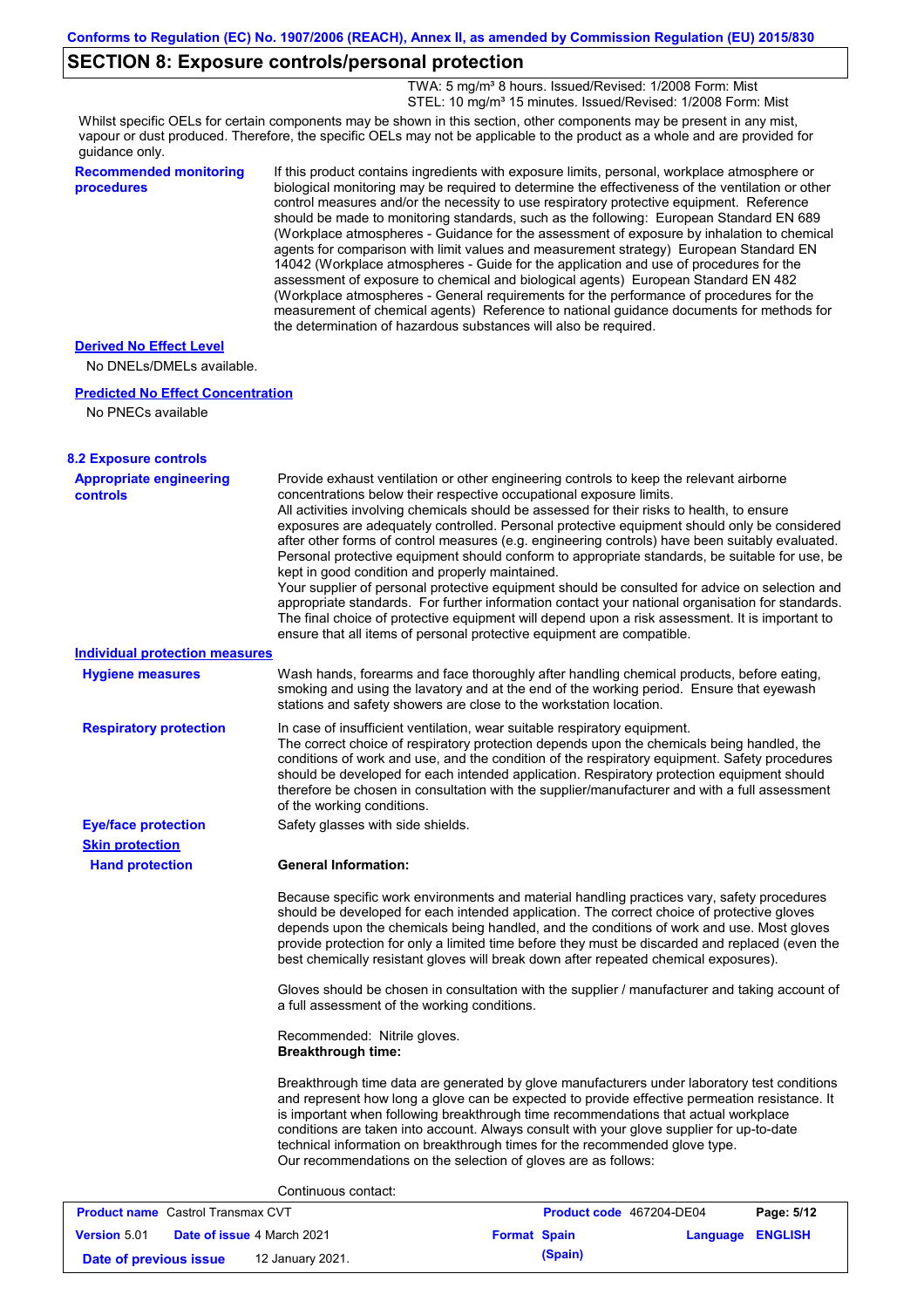#### **SECTION 8: Exposure controls/personal protection**

Gloves with a minimum breakthrough time of 240 minutes, or >480 minutes if suitable gloves can be obtained.

If suitable gloves are not available to offer that level of protection, gloves with shorter breakthrough times may be acceptable as long as appropriate glove maintenance and replacement regimes are determined and adhered to.

Short-term / splash protection:

Recommended breakthrough times as above. It is recognised that for short-term, transient exposures, gloves with shorter breakthrough times may commonly be used. Therefore, appropriate maintenance and replacement regimes must be determined and rigorously followed. **Glove Thickness:** For general applications, we recommend gloves with a thickness typically greater than 0.35 mm. It should be emphasised that glove thickness is not necessarily a good predictor of glove resistance to a specific chemical, as the permeation efficiency of the glove will be dependent on the exact composition of the glove material. Therefore, glove selection should also be based on consideration of the task requirements and knowledge of breakthrough times. Glove thickness may also vary depending on the glove manufacturer, the glove type and the glove model. Therefore, the manufacturers' technical data should always be taken into account to ensure selection of the most appropriate glove for the task. Note: Depending on the activity being conducted, gloves of varying thickness may be required for specific tasks. For example: • Thinner gloves (down to 0.1 mm or less) may be required where a high degree of manual dexterity is needed. However, these gloves are only likely to give short duration protection and would normally be just for single use applications, then disposed of. • Thicker gloves (up to 3 mm or more) may be required where there is a mechanical (as well as a chemical) risk i.e. where there is abrasion or puncture potential. Use of protective clothing is good industrial practice. Personal protective equipment for the body should be selected based on the task being performed and the risks involved and should be approved by a specialist before handling this product. Cotton or polyester/cotton overalls will only provide protection against light superficial contamination that will not soak through to the skin. Overalls should be laundered on a regular basis. When the risk of skin exposure is high (e.g. when cleaning up spillages or if there is a risk of splashing) then chemical resistant aprons and/or impervious chemical suits and boots will be required. **Environmental exposure controls** Emissions from ventilation or work process equipment should be checked to ensure they comply with the requirements of environmental protection legislation. In some cases, fume scrubbers, filters or engineering modifications to the process equipment will be necessary to reduce emissions to acceptable levels. **Skin and body Refer to standards:** Respiratory protection: EN 529 Gloves: EN 420, EN 374 Eye protection: EN 166 Filtering half-mask: EN 149 Filtering half-mask with valve: EN 405 Half-mask: EN 140 plus filter Full-face mask: EN 136 plus filter Particulate filters: EN 143 Gas/combined filters: EN 14387

### **SECTION 9: Physical and chemical properties**

**Date of previous issue (Spain)** 12 January 2021.

| 9.1 Information on basic physical and chemical properties |                                          |                 |                     |                          |          |                |  |
|-----------------------------------------------------------|------------------------------------------|-----------------|---------------------|--------------------------|----------|----------------|--|
| <b>Appearance</b>                                         |                                          |                 |                     |                          |          |                |  |
| <b>Physical state</b>                                     |                                          | Liguid.         |                     |                          |          |                |  |
| <b>Colour</b>                                             |                                          | Red.            |                     |                          |          |                |  |
| <b>Odour</b>                                              |                                          | Not available.  |                     |                          |          |                |  |
| <b>Odour threshold</b>                                    |                                          | Not available.  |                     |                          |          |                |  |
| pH                                                        |                                          | Not applicable. |                     |                          |          |                |  |
|                                                           | <b>Product name</b> Castrol Transmax CVT |                 |                     | Product code 467204-DE04 |          | Page: 6/12     |  |
| <b>Version 5.01</b>                                       | Date of issue 4 March 2021               |                 | <b>Format Spain</b> |                          | Language | <b>ENGLISH</b> |  |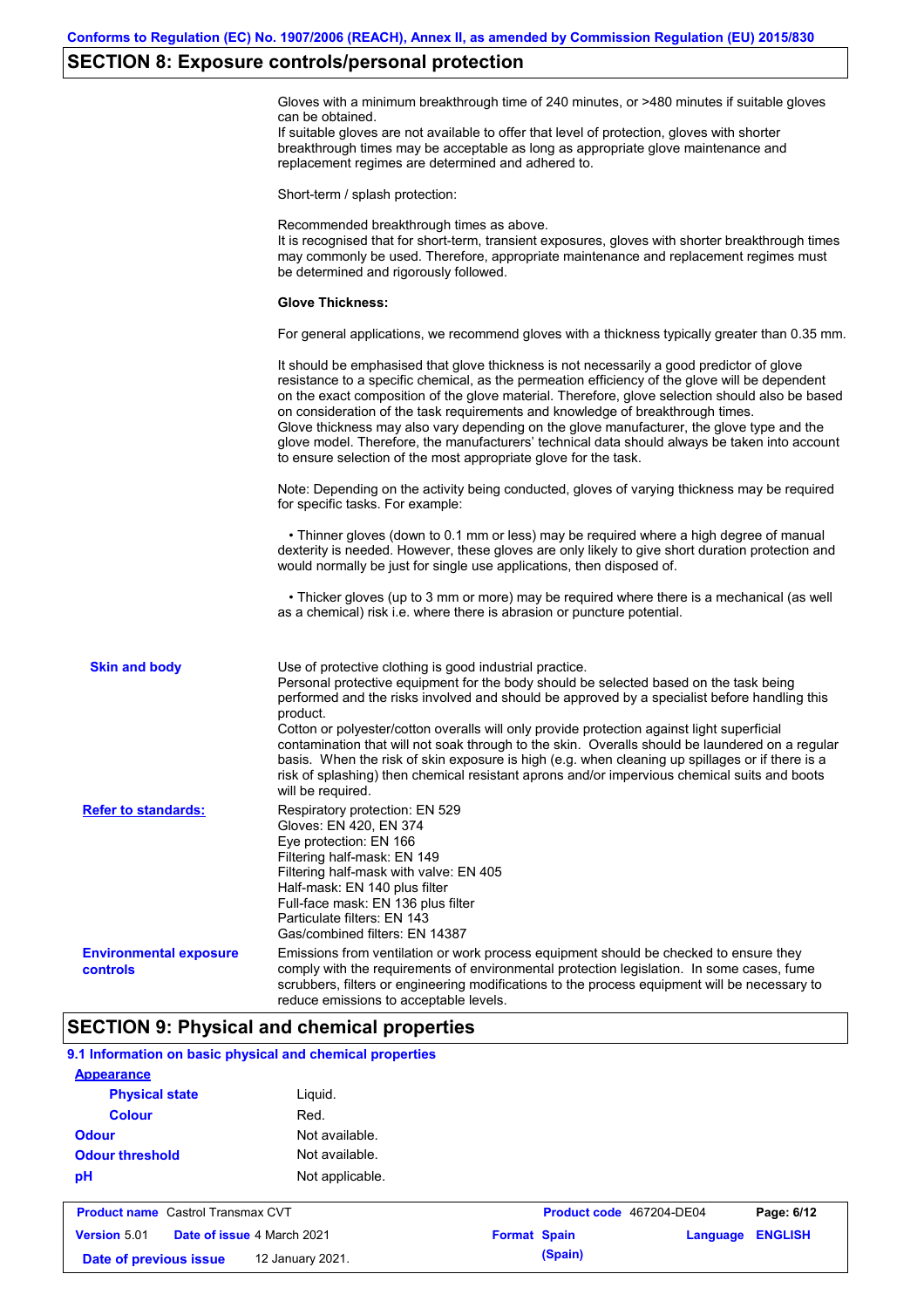# **SECTION 9: Physical and chemical properties**

| <b>Melting point/freezing point</b>                    | Not available.                                                                                                                            |
|--------------------------------------------------------|-------------------------------------------------------------------------------------------------------------------------------------------|
| Initial boiling point and boiling<br>range             | Not available.                                                                                                                            |
| <b>Pour point</b>                                      | -45 $^{\circ}$ C                                                                                                                          |
| <b>Flash point</b>                                     | Open cup: >160°C (>320°F) [Cleveland.]                                                                                                    |
| <b>Evaporation rate</b>                                | Not available.                                                                                                                            |
| <b>Flammability (solid, gas)</b>                       | Not available.                                                                                                                            |
| <b>Upper/lower flammability or</b><br>explosive limits | Not available.                                                                                                                            |
| <b>Vapour pressure</b>                                 | Not available.                                                                                                                            |
| <b>Vapour density</b>                                  | Not available.                                                                                                                            |
| <b>Relative density</b>                                | Not available.                                                                                                                            |
| <b>Density</b>                                         | <1000 kg/m <sup>3</sup> (<1 g/cm <sup>3</sup> ) at 15°C                                                                                   |
| <b>Solubility(ies)</b>                                 | insoluble in water.                                                                                                                       |
| <b>Partition coefficient: n-octanol/</b><br>water      | Not available.                                                                                                                            |
| <b>Auto-ignition temperature</b>                       | Not available.                                                                                                                            |
| <b>Decomposition temperature</b>                       | Not available.                                                                                                                            |
| <b>Viscosity</b>                                       | Kinematic: 33.81 mm <sup>2</sup> /s (33.81 cSt) at 40 $^{\circ}$ C<br>Kinematic: 7.146 mm <sup>2</sup> /s (7.146 cSt) at 100 $^{\circ}$ C |
| <b>Explosive properties</b>                            | Not available.                                                                                                                            |
| <b>Oxidising properties</b>                            | Not available.                                                                                                                            |

#### **9.2 Other information**

No additional information.

## **SECTION 10: Stability and reactivity**

| <b>10.1 Reactivity</b>                            | No specific test data available for this product. Refer to Conditions to avoid and Incompatible<br>materials for additional information.                                |
|---------------------------------------------------|-------------------------------------------------------------------------------------------------------------------------------------------------------------------------|
| <b>10.2 Chemical stability</b>                    | The product is stable.                                                                                                                                                  |
| <b>10.3 Possibility of</b><br>hazardous reactions | Under normal conditions of storage and use, hazardous reactions will not occur.<br>Under normal conditions of storage and use, hazardous polymerisation will not occur. |
| <b>10.4 Conditions to avoid</b>                   | Avoid all possible sources of ignition (spark or flame).                                                                                                                |
| <b>10.5 Incompatible materials</b>                | Reactive or incompatible with the following materials: oxidising materials.                                                                                             |
| <b>10.6 Hazardous</b><br>decomposition products   | Under normal conditions of storage and use, hazardous decomposition products should not be<br>produced.                                                                 |

# **SECTION 11: Toxicological information**

| 11.1 Information on toxicological effects                        |                                                                                                                             |                     |                          |          |                |
|------------------------------------------------------------------|-----------------------------------------------------------------------------------------------------------------------------|---------------------|--------------------------|----------|----------------|
| <b>Acute toxicity estimates</b>                                  |                                                                                                                             |                     |                          |          |                |
| Not available.                                                   |                                                                                                                             |                     |                          |          |                |
| <b>Information on likely</b><br>routes of exposure               | Routes of entry anticipated: Dermal, Inhalation.                                                                            |                     |                          |          |                |
| <b>Potential acute health effects</b>                            |                                                                                                                             |                     |                          |          |                |
| <b>Inhalation</b>                                                | Exposure to decomposition products may cause a health hazard. Serious effects may be<br>delayed following exposure.         |                     |                          |          |                |
| Ingestion                                                        | No known significant effects or critical hazards.                                                                           |                     |                          |          |                |
| <b>Skin contact</b>                                              | Defatting to the skin. May cause skin dryness and irritation.                                                               |                     |                          |          |                |
| No known significant effects or critical hazards.<br>Eye contact |                                                                                                                             |                     |                          |          |                |
|                                                                  | Symptoms related to the physical, chemical and toxicological characteristics                                                |                     |                          |          |                |
| <b>Inhalation</b>                                                | May be harmful by inhalation if exposure to vapour, mists or fumes resulting from thermal<br>decomposition products occurs. |                     |                          |          |                |
| <b>Ingestion</b>                                                 | No specific data.                                                                                                           |                     |                          |          |                |
| <b>Product name</b> Castrol Transmax CVT                         |                                                                                                                             |                     | Product code 467204-DE04 |          | Page: 7/12     |
| <b>Version 5.01</b><br><b>Date of issue 4 March 2021</b>         |                                                                                                                             | <b>Format Spain</b> |                          | Language | <b>ENGLISH</b> |
| Date of previous issue                                           | 12 January 2021.                                                                                                            |                     | (Spain)                  |          |                |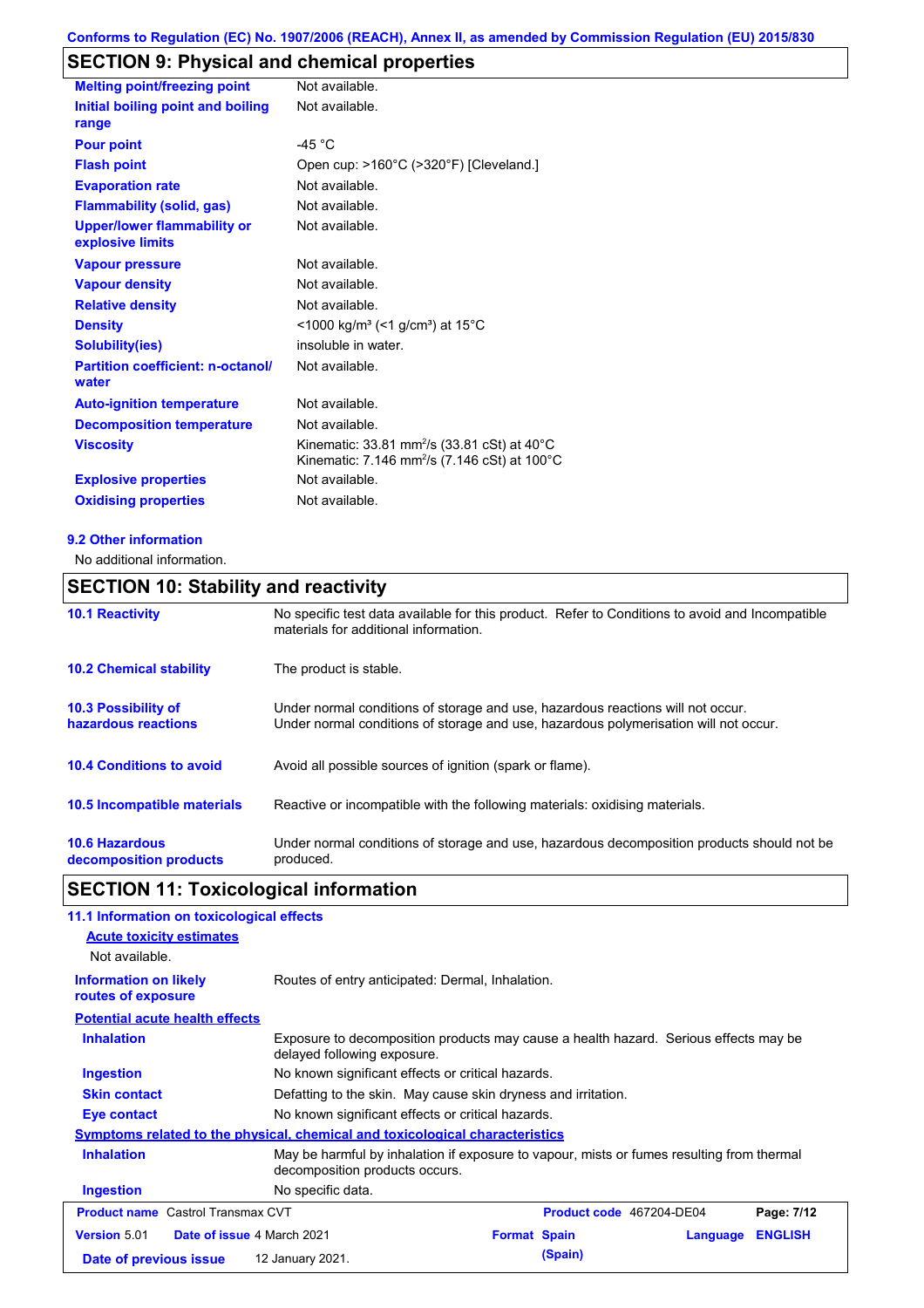### **SECTION 11: Toxicological information**

| <b>Skin contact</b>                       | Adverse symptoms may include the following:<br>irritation<br>dryness<br>cracking                                  |
|-------------------------------------------|-------------------------------------------------------------------------------------------------------------------|
| <b>Eye contact</b>                        | No specific data.                                                                                                 |
|                                           | Delayed and immediate effects as well as chronic effects from short and long-term exposure                        |
| <b>Inhalation</b>                         | Overexposure to the inhalation of airborne droplets or aerosols may cause irritation of the<br>respiratory tract. |
| <b>Ingestion</b>                          | Ingestion of large quantities may cause nausea and diarrhoea.                                                     |
| <b>Skin contact</b>                       | Prolonged or repeated contact can defat the skin and lead to irritation and/or dermatitis.                        |
| Eye contact                               | Potential risk of transient stinging or redness if accidental eye contact occurs.                                 |
| <b>Potential chronic health effects</b>   |                                                                                                                   |
| General                                   | No known significant effects or critical hazards.                                                                 |
| <b>Carcinogenicity</b>                    | No known significant effects or critical hazards.                                                                 |
| <b>Mutagenicity</b>                       | No known significant effects or critical hazards.                                                                 |
| <b>Developmental effects</b>              | No known significant effects or critical hazards.                                                                 |
| <b>Fertility effects</b>                  | No known significant effects or critical hazards.                                                                 |
| <b>SECTION 12: Ecological information</b> |                                                                                                                   |
| <b>12.1 Toxicity</b>                      |                                                                                                                   |
| <b>Environmental hazards</b>              | Not classified as dangerous                                                                                       |

#### **12.2 Persistence and degradability**

Not expected to be rapidly degradable.

#### **12.3 Bioaccumulative potential**

This product is not expected to bioaccumulate through food chains in the environment.

| <b>12.4 Mobility in soil</b>                                  |                                                                      |
|---------------------------------------------------------------|----------------------------------------------------------------------|
| <b>Soil/water partition</b><br>coefficient (K <sub>oc</sub> ) | Not available.                                                       |
| <b>Mobility</b>                                               | Spillages may penetrate the soil causing ground water contamination. |

#### **12.5 Results of PBT and vPvB assessment**

Product does not meet the criteria for PBT or vPvB according to Regulation (EC) No. 1907/2006, Annex XIII.

#### **12.6 Other adverse effects**

Spills may form a film on water surfaces causing physical damage to organisms. Oxygen transfer could also be impaired. **Other ecological information**

#### **SECTION 13: Disposal considerations**

#### **13.1 Waste treatment methods**

## **Methods of disposal Product**

**Hazardous waste** Yes. Where possible, arrange for product to be recycled. Dispose of via an authorised person/ licensed waste disposal contractor in accordance with local regulations.

## **European waste catalogue (EWC)**

| Waste code | <b>Waste designation</b>                                        |
|------------|-----------------------------------------------------------------|
| 13 02 05*  | mineral-based non-chlorinated engine, gear and lubricating oils |

However, deviation from the intended use and/or the presence of any potential contaminants may require an alternative waste disposal code to be assigned by the end user.

#### **Packaging**

#### **Methods of disposal**

Where possible, arrange for product to be recycled. Dispose of via an authorised person/ licensed waste disposal contractor in accordance with local regulations.

| <b>Product name</b> Castrol Transmax CVT                 |  | Product code 467204-DE04 |         | Page: 8/12              |  |
|----------------------------------------------------------|--|--------------------------|---------|-------------------------|--|
| <b>Date of issue 4 March 2021</b><br><b>Version 5.01</b> |  | <b>Format Spain</b>      |         | <b>Language ENGLISH</b> |  |
| 12 January 2021.<br>Date of previous issue               |  |                          | (Spain) |                         |  |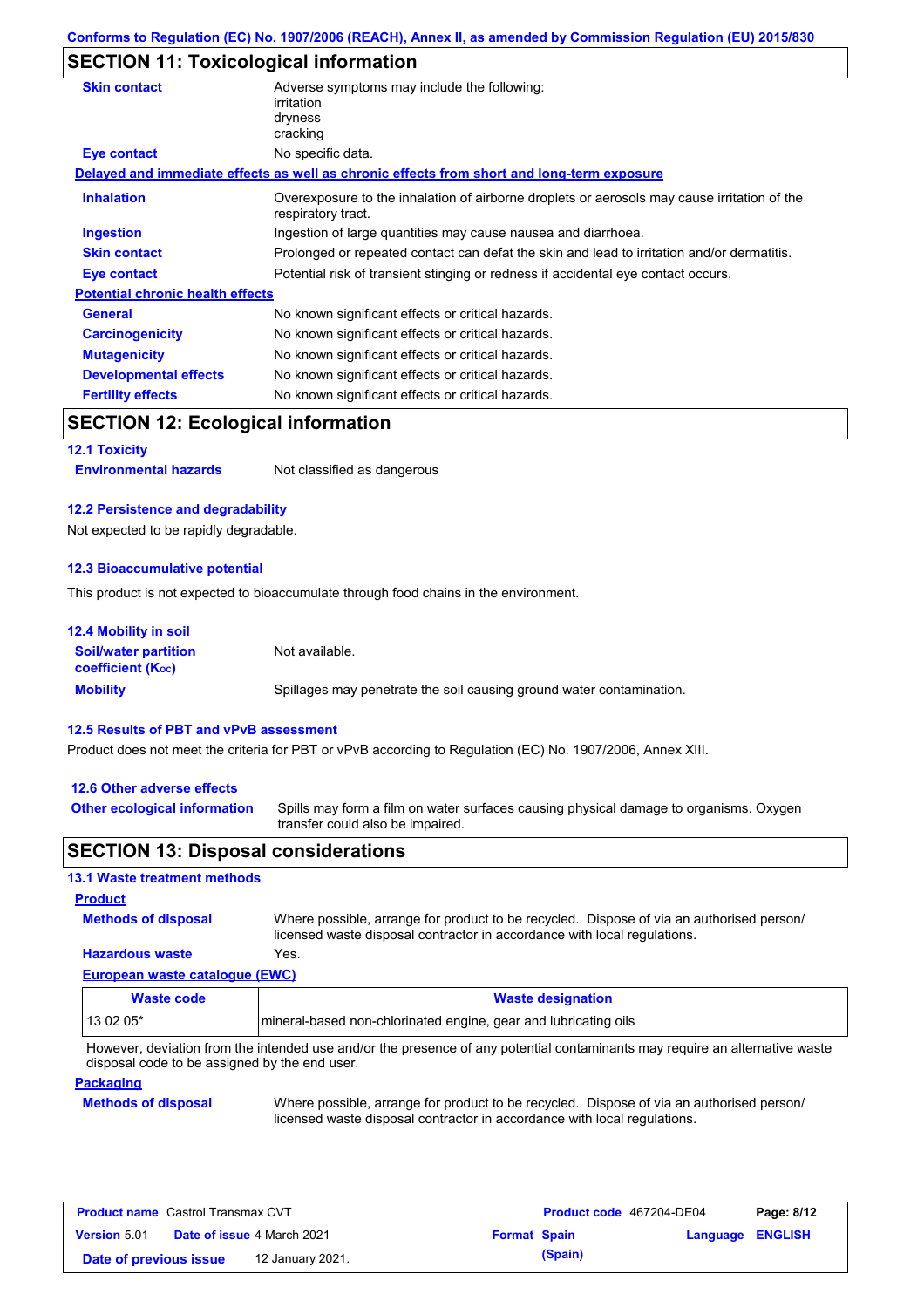## **SECTION 13: Disposal considerations**

|  | <b>Special precaution</b> |
|--|---------------------------|
|--|---------------------------|

This material and its container must be disposed of in a safe way. Care should be taken when handling emptied containers that have not been cleaned or rinsed out. Empty containers or liners may retain some product residues. Empty containers represent a fire hazard as they may contain flammable product residues and vapour. Never weld, solder or braze empty containers. Avoid dispersal of spilt material and runoff and contact with soil, waterways, drains and sewers. **References** Commission 2014/955/EU Directive 2008/98/EC

## **SECTION 14: Transport information**

|                                           | <b>ADR/RID</b> | <b>ADN</b>     | <b>IMDG</b>    | <b>IATA</b>    |  |  |
|-------------------------------------------|----------------|----------------|----------------|----------------|--|--|
| 14.1 UN number                            | Not regulated. | Not regulated. | Not regulated. | Not regulated. |  |  |
| 14.2 UN proper<br>shipping name           |                |                |                |                |  |  |
| <b>14.3 Transport</b><br>hazard class(es) |                |                |                |                |  |  |
| <b>14.4 Packing</b><br>group              |                |                |                |                |  |  |
| 14.5<br><b>Environmental</b><br>hazards   | No.            | No.            | No.            | No.            |  |  |
| <b>Additional</b><br>information          |                |                |                |                |  |  |

**14.6 Special precautions for user** Not available.

**14.7 Transport in bulk according to IMO instruments** Not available.

#### **SECTION 15: Regulatory information**

|                                                                                                                                                          | 15.1 Safety, health and environmental regulations/legislation specific for the substance or mixture                            |                                 |                 |
|----------------------------------------------------------------------------------------------------------------------------------------------------------|--------------------------------------------------------------------------------------------------------------------------------|---------------------------------|-----------------|
| EU Regulation (EC) No. 1907/2006 (REACH)                                                                                                                 |                                                                                                                                |                                 |                 |
| Annex XIV - List of substances subject to authorisation                                                                                                  |                                                                                                                                |                                 |                 |
| <b>Annex XIV</b>                                                                                                                                         |                                                                                                                                |                                 |                 |
| None of the components are listed.                                                                                                                       |                                                                                                                                |                                 |                 |
| <b>Substances of very high concern</b>                                                                                                                   |                                                                                                                                |                                 |                 |
| None of the components are listed.                                                                                                                       |                                                                                                                                |                                 |                 |
| EU Regulation (EC) No. 1907/2006 (REACH)                                                                                                                 |                                                                                                                                |                                 |                 |
| <b>Annex XVII - Restrictions</b><br>on the manufacture.<br>placing on the market<br>and use of certain<br>dangerous substances,<br>mixtures and articles | Not applicable.                                                                                                                |                                 |                 |
| <b>Other regulations</b>                                                                                                                                 |                                                                                                                                |                                 |                 |
| <b>REACH Status</b>                                                                                                                                      | The company, as identified in Section 1, sells this product in the EU in compliance with the<br>current requirements of REACH. |                                 |                 |
| <b>United States inventory</b><br>(TSCA 8b)                                                                                                              | All components are active or exempted.                                                                                         |                                 |                 |
| <b>Australia inventory (AICS)</b>                                                                                                                        | At least one component is not listed.                                                                                          |                                 |                 |
| <b>Canada inventory</b>                                                                                                                                  | At least one component is not listed in DSL but all such components are listed in NDSL.                                        |                                 |                 |
| <b>China inventory (IECSC)</b>                                                                                                                           | All components are listed or exempted.                                                                                         |                                 |                 |
| <b>Japan inventory (ENCS)</b>                                                                                                                            | At least one component is not listed.                                                                                          |                                 |                 |
| <b>Korea inventory (KECI)</b>                                                                                                                            | At least one component is not listed.                                                                                          |                                 |                 |
| <b>Broduct name</b> Castrol Transmay CVT                                                                                                                 |                                                                                                                                | <b>Droduct code</b> 467204 DE04 | $D2Q2$ , $Q/42$ |

| <b>Product name</b> Castrol Transmax CVT |  |                                   | Product code 467204-DE04 |         | Page: 9/12              |  |
|------------------------------------------|--|-----------------------------------|--------------------------|---------|-------------------------|--|
| <b>Version 5.01</b>                      |  | <b>Date of issue 4 March 2021</b> | <b>Format Spain</b>      |         | <b>Language ENGLISH</b> |  |
| Date of previous issue                   |  | 12 January 2021.                  |                          | (Spain) |                         |  |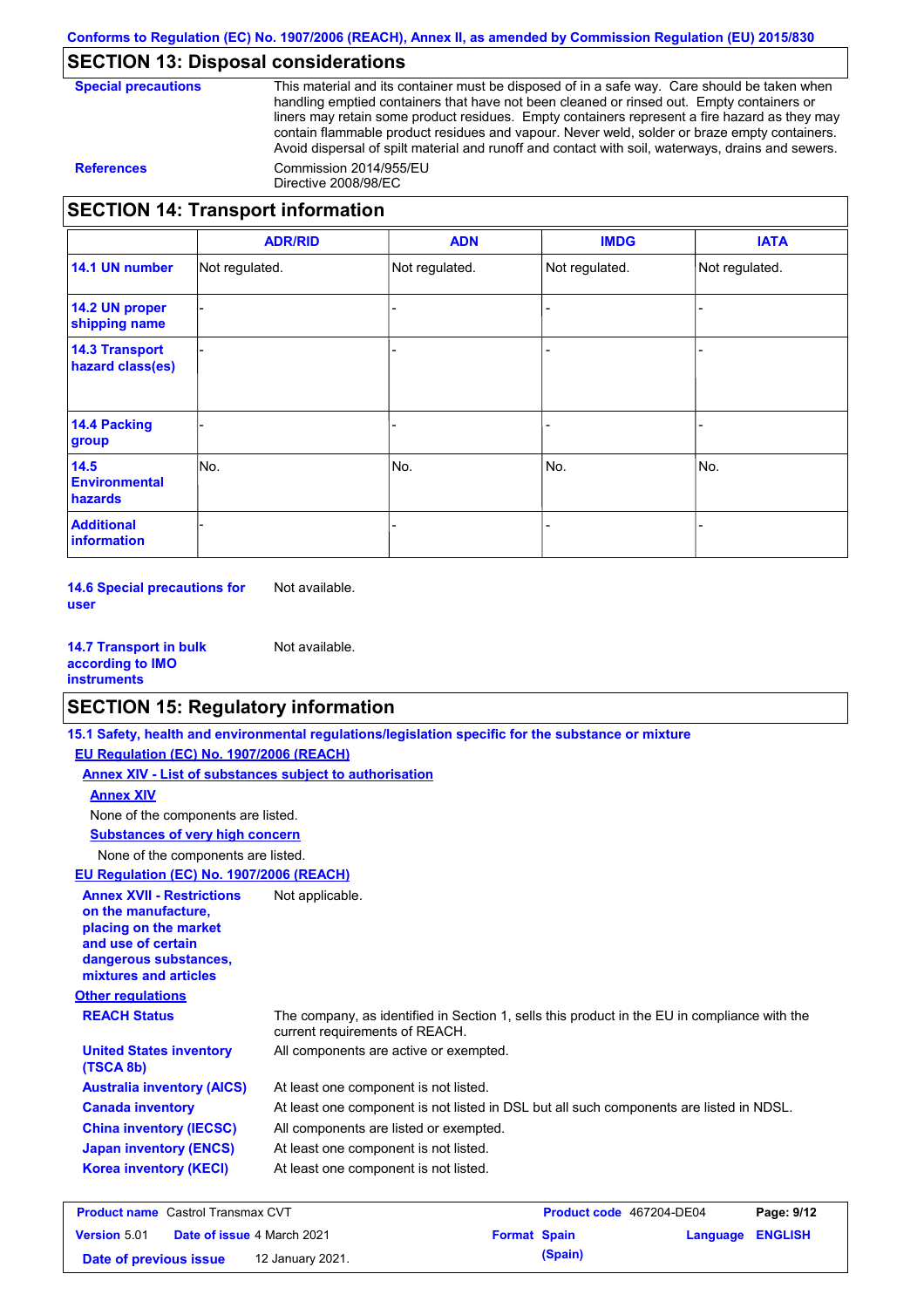# **SECTION 15: Regulatory information**

| <b>Philippines inventory</b><br>(PICCS)                         | All components are listed or exempted. |
|-----------------------------------------------------------------|----------------------------------------|
| <b>Taiwan Chemical</b><br><b>Substances Inventory</b><br>(TCSI) | All components are listed or exempted. |
| Ozone depleting substances (1005/2009/EU)                       |                                        |
|                                                                 |                                        |
| Not listed.                                                     |                                        |
| Prior Informed Consent (PIC) (649/2012/EU)<br>Not listed.       |                                        |
| EU - Water framework directive - Priority substances            |                                        |
| None of the components are listed.                              |                                        |
| <b>Seveso Directive</b>                                         |                                        |
| This product is not controlled under the Seveso Directive.      |                                        |
|                                                                 |                                        |
|                                                                 |                                        |

| <b>15.2 Chemical safety</b> | A Chemical Safety Assessment has been carried out for one or more of the substances within  |
|-----------------------------|---------------------------------------------------------------------------------------------|
| assessment                  | this mixture. A Chemical Safety Assessment has not been carried out for the mixture itself. |

## **SECTION 16: Other information**

| <b>Product name</b> Castrol Transmax CVT | Product code 467204-DE04<br>Page: 10/12                                                          |
|------------------------------------------|--------------------------------------------------------------------------------------------------|
|                                          | 64742-65-0 / RRN 01-2119471299-27, 64742-70-7 / RRN 01-2119487080-42, 72623-85-9 /               |
|                                          | 01-2119489287-22, 64742-58-1, 64742-62-7 / RRN 01-2119480472-38, 64742-63-8,                     |
|                                          | 01-2119487077-29, 64742-56-9 / RRN 01-2119480132-48, 64742-57-0 / RRN                            |
|                                          | 01-2119480375-34, 64742-54-7 / RRN 01-2119484627-25, 64742-55-8 / RRN                            |
|                                          | 01-2119985177-24, 64742-45-6, 64742-52-5 / RRN 01-2119467170-45, 64742-53-6 / RRN                |
|                                          | 01-2119483621-38, 64742-01-4 / RRN 01-2119488707-21, 64742-44-5 / RRN                            |
|                                          | 64741-89-5 / RRN 01-2119487067-30, 64741-95-3 / RRN 01-2119487081-40, 64741-96-4/ RRN            |
|                                          | Varies = may contain one or more of the following 64741-88-4 / RRN 01-2119488706-23,             |
|                                          | vPvB = Very Persistent and Very Bioaccumulative                                                  |
|                                          | VOC = Volatile Organic Compound                                                                  |
|                                          | UVCB = Complex hydrocarbon substance                                                             |
|                                          | TWA = Time weighted average<br>$UN = United Nations$                                             |
|                                          | STOT-SE = Specific Target Organ Toxicity - Single Exposure                                       |
|                                          | STOT-RE = Specific Target Organ Toxicity - Repeated Exposure                                     |
|                                          | SVHC = Substances of Very High Concern                                                           |
|                                          | SADT = Self-Accelerating Decomposition Temperature                                               |
|                                          | RRN = REACH Registration Number                                                                  |
|                                          | RID = The Regulations concerning the International Carriage of Dangerous Goods by Rail           |
|                                          | [Regulation (EC) No. 1907/2006]                                                                  |
|                                          | REACH = Registration, Evaluation, Authorisation and Restriction of Chemicals Regulation          |
|                                          | <b>PNEC = Predicted No Effect Concentration</b>                                                  |
|                                          | PBT = Persistent, Bioaccumulative and Toxic                                                      |
|                                          | OECD = Organisation for Economic Co-operation and Development                                    |
|                                          | modified by the Protocol of 1978. ("Marpol" = marine pollution)                                  |
|                                          | MARPOL = International Convention for the Prevention of Pollution From Ships, 1973 as            |
|                                          | LogPow = logarithm of the octanol/water partition coefficient                                    |
|                                          | IMDG = International Maritime Dangerous Goods                                                    |
|                                          | <b>IBC</b> = Intermediate Bulk Container                                                         |
|                                          | IATA = International Air Transport Association                                                   |
|                                          | GHS = Globally Harmonized System of Classification and Labelling of Chemicals                    |
|                                          | EWC = European Waste Catalogue                                                                   |
|                                          | EUH statement = CLP-specific Hazard statement                                                    |
|                                          | EINECS = European Inventory of Existing Commercial chemical Substances<br>ES = Exposure Scenario |
|                                          | DNEL = Derived No Effect Level                                                                   |
|                                          | DMEL = Derived Minimal Effect Level                                                              |
|                                          | CSR = Chemical Safety Report                                                                     |
|                                          | CSA = Chemical Safety Assessment                                                                 |
|                                          | CLP = Classification, Labelling and Packaging Regulation [Regulation (EC) No. 1272/2008]         |
|                                          | CAS = Chemical Abstracts Service                                                                 |
|                                          | BCF = Bioconcentration Factor                                                                    |
|                                          | ATE = Acute Toxicity Estimate                                                                    |
|                                          | Road                                                                                             |
|                                          | ADR = The European Agreement concerning the International Carriage of Dangerous Goods by         |
|                                          | Inland Waterway                                                                                  |

| <b>FIGURE INCORDING CONTROLLER CONTROLLER</b> |                                   |                     |         | <b>FIGURE COUP 407 ZU4-DEU4</b> | <b>Faut.</b> 1974 |
|-----------------------------------------------|-----------------------------------|---------------------|---------|---------------------------------|-------------------|
| <b>Version 5.01</b>                           | <b>Date of issue 4 March 2021</b> | <b>Format Spain</b> |         | Language ENGLISH                |                   |
| Date of previous issue                        | 12 January 2021.                  |                     | (Spain) |                                 |                   |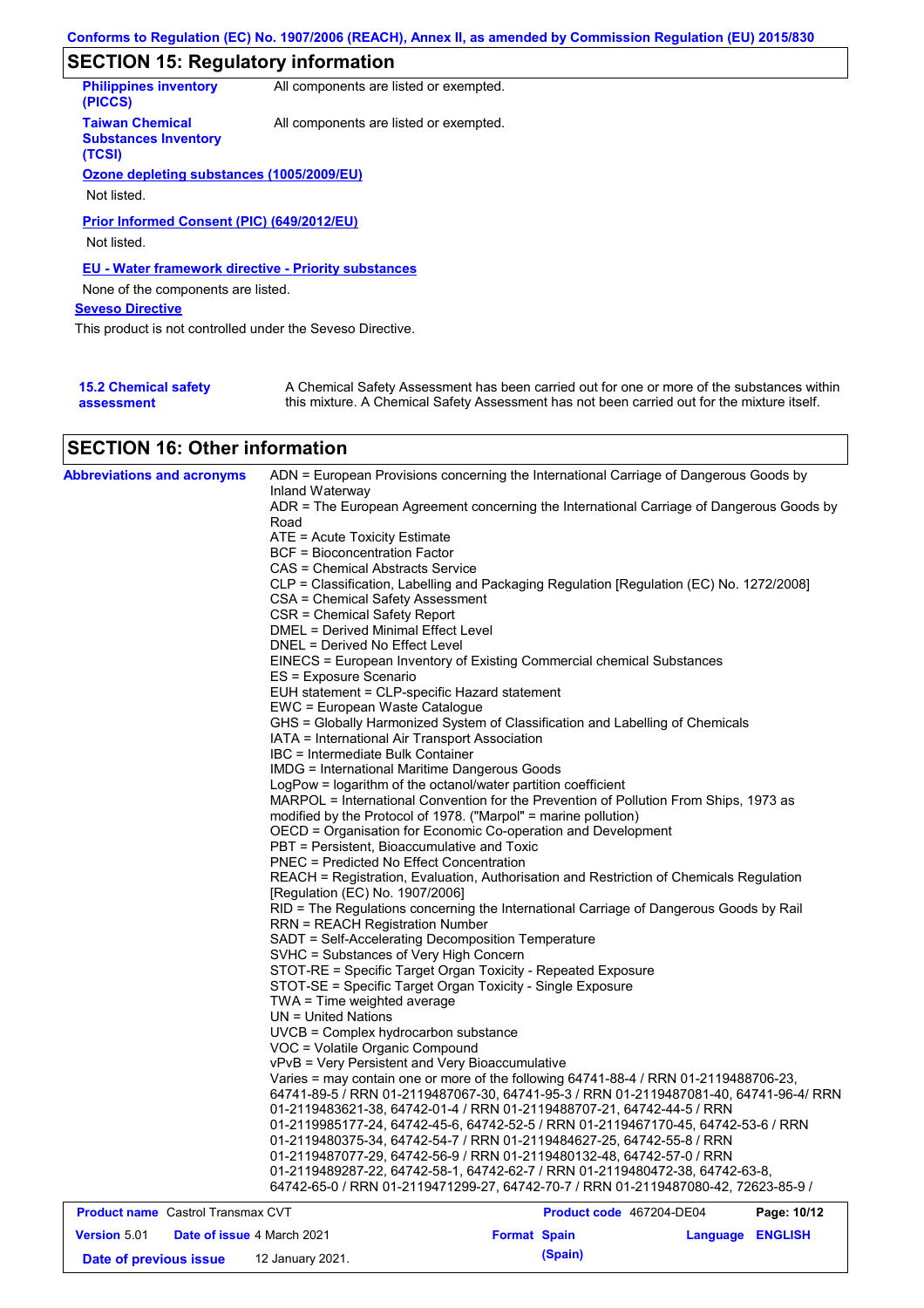#### **SECTION 16: Other information**

RRN 01-2119555262-43, 72623-86-0 / RRN 01-2119474878-16, 72623-87-1 / RRN 01-2119474889-13

#### **Procedure used to derive the classification according to Regulation (EC) No. 1272/2008 [CLP/GHS]**

| <b>Classification</b><br>Not classified.                                    |                             | <b>Justification</b> |                                                                                         |
|-----------------------------------------------------------------------------|-----------------------------|----------------------|-----------------------------------------------------------------------------------------|
|                                                                             |                             |                      |                                                                                         |
| <b>Full text of abbreviated H</b><br><b>statements</b>                      | H <sub>304</sub><br>H319    |                      | May be fatal if swallowed and enters airways.<br>Causes serious eye irritation.         |
| <b>Full text of classifications</b><br>[CLP/GHS]                            | Asp. Tox. 1<br>Eye Irrit. 2 |                      | <b>ASPIRATION HAZARD - Category 1</b><br>SERIOUS EYE DAMAGE/EYE IRRITATION - Category 2 |
| <b>History</b>                                                              |                             |                      |                                                                                         |
| Date of issue/Date of<br>revision                                           | 04/03/2021.                 |                      |                                                                                         |
| Date of previous issue                                                      | 12/01/2021.                 |                      |                                                                                         |
| <b>Prepared by</b>                                                          | <b>Product Stewardship</b>  |                      |                                                                                         |
| Viladianten lafamanten tien han eisenen difuen annibereitetelt familien der |                             |                      |                                                                                         |

**Indicates information that has changed from previously issued version.**

#### **Notice to reader**

All reasonably practicable steps have been taken to ensure this data sheet and the health, safety and environmental information contained in it is accurate as of the date specified below. No warranty or representation, express or implied is made as to the accuracy or completeness of the data and information in this data sheet.

The data and advice given apply when the product is sold for the stated application or applications. You should not use the product other than for the stated application or applications without seeking advice from BP Group.

It is the user's obligation to evaluate and use this product safely and to comply with all applicable laws and regulations. The BP Group shall not be responsible for any damage or injury resulting from use, other than the stated product use of the material, from any failure to adhere to recommendations, or from any hazards inherent in the nature of the material. Purchasers of the product for supply to a third party for use at work, have a duty to take all necessary steps to ensure that any person handling or using the product is provided with the information in this sheet. Employers have a duty to tell employees and others who may be affected of any hazards described in this sheet and of any precautions that should be taken. You can contact the BP Group to ensure that this document is the most current available. Alteration of this document is strictly prohibited.

| <b>Product name</b> Castrol Transmax CVT |  |                                   | <b>Product code</b> 467204-DE04 |         | Page: 11/12             |  |
|------------------------------------------|--|-----------------------------------|---------------------------------|---------|-------------------------|--|
| <b>Version 5.01</b>                      |  | <b>Date of issue 4 March 2021</b> | <b>Format Spain</b>             |         | <b>Language ENGLISH</b> |  |
| Date of previous issue                   |  | 12 January 2021.                  |                                 | (Spain) |                         |  |